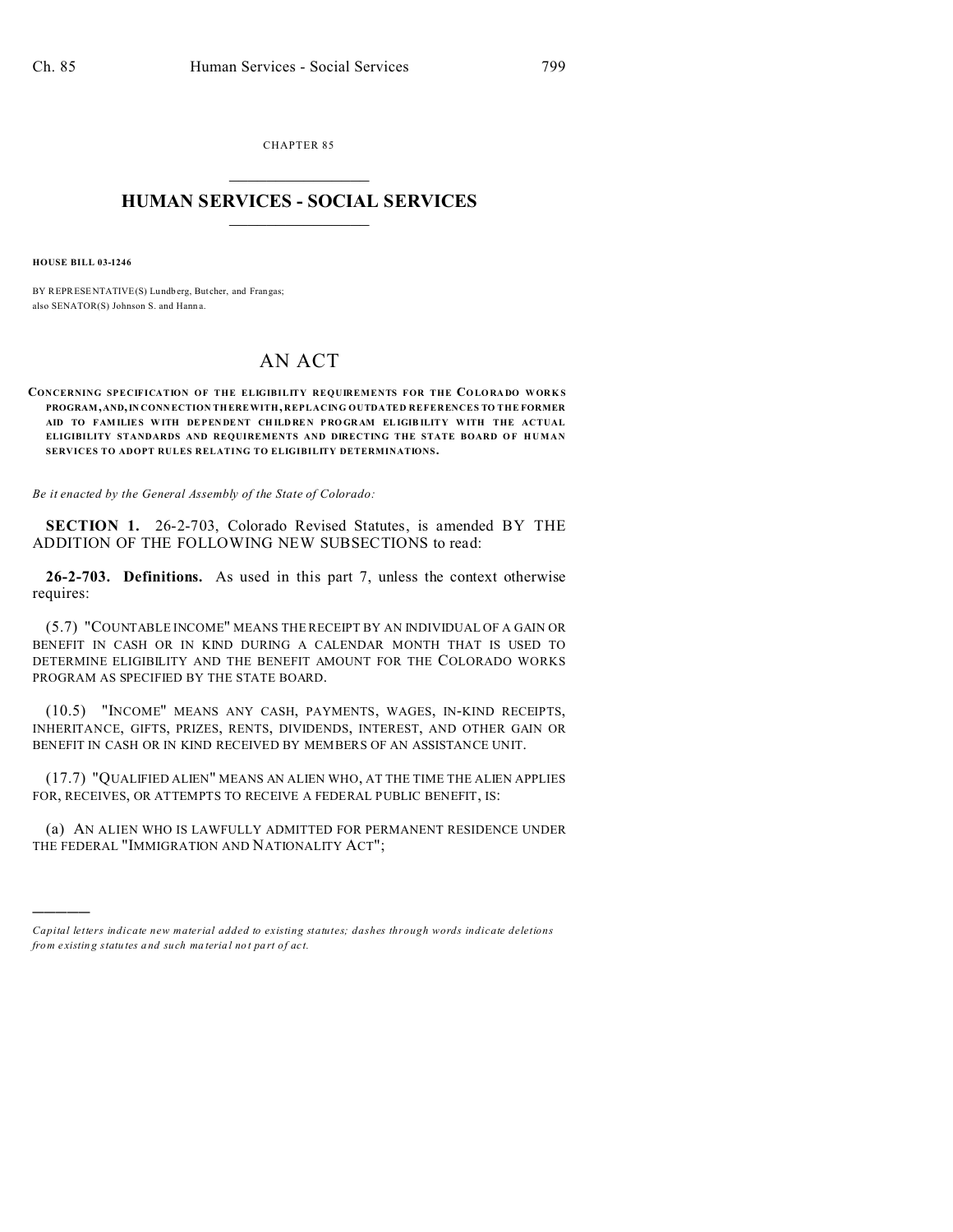(b) AN ALIEN WHO IS GRANTED ASYLUM UNDER SECTION 208 OF THE FEDERAL "IMMIGRATION AND NATIONALITY ACT";

(c) A REFUGEE WHO IS ADMITTED TO THE UNITED STATES UNDER SECTION 207 OF THE FEDERAL "IMMIGRATION AND NATIONALITY ACT";

(d) AN ALIEN WHO IS PAROLED INTO THE UNITED STATES UNDER SECTION 212 (d) (5) OF THE FEDERAL "IMMIGRATION AND NATIONALITY ACT" FOR A PERIOD OF AT LEAST ONE YEAR;

(e) AN ALIEN WHOSE DEPORTATION IS BEING WITHHELD UNDER SECTION 243 (h) OR SECTION 241 (b) (3) OF THE FEDERAL "IMMIGRATION AND NATIONALITY ACT"; OR

(f) AN ALIEN WHO IS GRANTED CONDITIONAL ENTRY PURSUANT TO SECTION 203 (a) (7) OF THE FEDERAL "IMMIGRATION AND NATIONALITY ACT" AS IN EFFECT PRIOR TO APRIL 1, 1980.

(17.8) "RECEIPT" OR "RECEIPT OF INCOME" MEANS THE DATE ON WHICH INCOME IS ACTUALLY RECEIVED BY OR BECOMES LEGALLY AVAILABLE TO A MEMBER OF AN ASSISTANCE UNIT.

(18.3) "SPECIFIED CARETAKER RELATIVE" MEANS ANY RELATION BY BLOOD, MARRIAGE, OR ADOPTION WHO IS WITHIN THE FIFTH DEGREE OF KINSHIP TO A DEPENDENT CHILD AND WHO EXERCISES RESPONSIBILITY FOR THE CARE AND CONTROL OF THE DEPENDENT CHILD.

**SECTION 2.** 26-2-706 (1) (a), the introductory portion to 26-2-706 (2), and 26-2-706 (2) (b) and (4), Colorado Revised Statutes, are amended, and the said 26-2-706 is further amended BY THE ADDITION OF A NEW SUBSECTION, to read:

**26-2-706. Target populations.** (1) (a) Subject to the provisions of this section and restrictions in the federal law, and except as provided in section 26-2-709 (1) (a.5), any person or family eligible to receive AFDC in Colorado based upon eligibility criteria in effect on July 16, 1996, THOSE PERSONS OR FAMILIES WHO may receive assistance under the Colorado works program INCLUDE:

(I) DEPENDENT CHILDREN UNDER THE AGE OF EIGHTEEN;

(II) (A) DEPENDENT CHILDREN BETWEEN THE AGES OF EIGHTEEN AND NINETEEN WHO ARE FULL-TIME STUDENTS IN A SECONDARY SCHOOL, HOME SCHOOL, OR IN THE EQUIVALENT LEVEL OF VOCATIONAL OR TECHNICAL TRAINING AND EXPECTED TO COMPLETE THE PROGRAM BEFORE AGE NINETEEN. SUCH CHILDREN ARE ELIGIBLE FOR ASSISTANCE THROUGH THE END OF THE MONTH IN WHICH THEY COMPLETE THE PROGRAM. A DEPENDENT CHILD IS STILL CONSIDERED TO BE A STUDENT IN REGULAR ATTENDANCE DURING OFFICIAL SCHOOL OR TRAINING PROGRAM VACATION PERIODS, ABSENCES DUE TO ILLNESS, CONVALESCENCE,ORFAMILYEMERGENCY, OR THE MONTH IN WHICH THE CHILD COMPLETES A SCHOOL OR TRAINING PROGRAM.

(B) FOR PURPOSES OF THIS SUBPARAGRAPH (II), "REGULAR ATTENDANCE" MEANS THAT THE STUDENT IS ENROLLED IN A PROGRAM OF STUDY OR TRAINING LEADING TO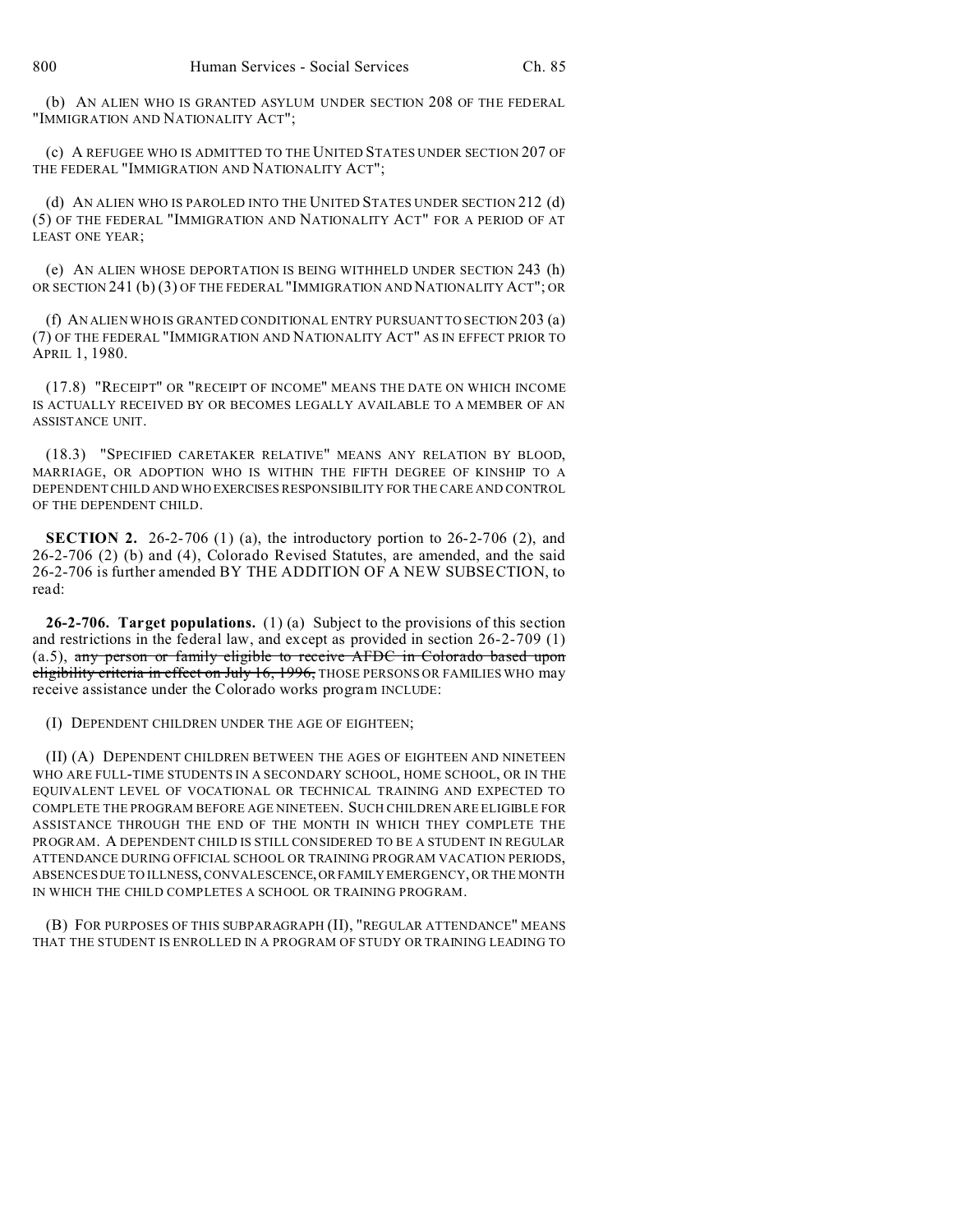A CERTIFICATE OR DIPLOMA AND IS PHYSICALLY ATTENDING SUCH PROGRAM OR TRAINING; "FULL-TIME ATTENDANCE" MEANS THAT THE STUDENT IS ATTENDING SCHOOL FOR A MINIMUM OF TWENTY-FIVE HOURS PER WEEK, OR AN AMOUNT OF TIME AS SPECIFIED BY THE SCHOOL; AND "HALF-TIME ATTENDANCE" MEANS THAT THE STUDENT IS ATTENDING SCHOOL FOR A MINIMUM OF TWELVE HOURS PER WEEK, OR AN AMOUNT OF TIME AS SPECIFIED BY THE SCHOOL; AND

(III) THE PARENTS OF A DEPENDENT CHILD, INCLUDING EXPECTANT PARENTS COMMENCING WITH THE SIXTH MONTH OF PREGNANCY, OR A SPECIFIED CARETAKER RELATIVE WITH WHOM THE DEPENDENT CHILD IS LIVING.

(1.5) TO PARTICIPATE IN THE COLORADO WORKS PROGRAM AN APPLICANT OR PERSON SHALL:

(a) BE A RESIDENT OF COLORADO;

(b) BE A CITIZEN OF THE UNITED STATES, A QUALIFIED ALIEN WHO ENTERED THE UNITED STATES PRIOR TO AUGUST 22, 1996, OR A QUALIFIED ALIEN WHO ENTERED THE UNITED STATES ON OR AFTER AUGUST 22, 1996, WHO HAS LIVED IN THE UNITED STATES FOR OVER FIVE YEARS OR, IF LESS THAN FIVE YEARS, IS IN A FEDERAL EXEMPT CATEGORY PURSUANT TO THE FEDERAL "PERSONAL RESPONSIBILITY AND WORK OPPORTUNITY RECONCILIATION ACT OF 1996", PUBLIC LAW 104-193, AS AMENDED;

(c) NOTBERECEIVING FINANCIAL ASSISTANCE FROM OTHER FINANCIAL ASSISTANCE PROGRAMS ADMINISTERED BY THE STATE OF COLORADO;

(d) NOT BE AN INMATE OF A PUBLIC INSTITUTION, EXCEPT AS A PATIENT IN A PUBLIC MEDICAL INSTITUTION;

(e) NOT BE AN INMATE OF ANY INSTITUTION AS A PATIENT ADMITTED FOR TUBERCULOSIS OR MENTAL DISEASE, UNLESS THE PERSON IS A CHILD UNDER THE AGE OF TWENTY-ONE YEARS RECEIVING PSYCHIATRIC CARE UNDER MEDICAID;

(f) NOT BE PARTICIPATING IN A LABOR STRIKE;

(g) PROVIDE A SOCIAL SECURITY NUMBER OR PROOF OF APPLICATION FOR A SOCIAL SECURITY NUMBER IF THE SOCIAL SECURITY NUMBER IS UNKNOWN OR IF THE APPLICANT DOES NOT HAVE A SOCIAL SECURITY NUMBER;

(h) VERIFY EARNED INCOME RECEIVED IN THE THIRTY DAYS IMMEDIATELY PRIOR TO THE DATE OF APPLICATION; AND

(i) VERIFY PREGNANCY, IF APPLICABLE OR IF NOT OBSERVABLE. A COUNTY DEPARTMENT OF SOCIAL SERVICES MAY REQUIRE ADDITIONAL VERIFICATION IF THE INFORMATION PROVIDED BY THE APPLICANT IS QUESTIONABLE OR INCONSISTENT.

(2) The state board shall promulgate rules to identify with specificity who may be a participant in the works program, THE RESOURCE LIMITS FOR PARTICIPATION IN THE WORKS PROGRAM, AND THE INCOME REQUIREMENTS FOR PARTICIPATION IN THE WORKS PROGRAM. The rules shall: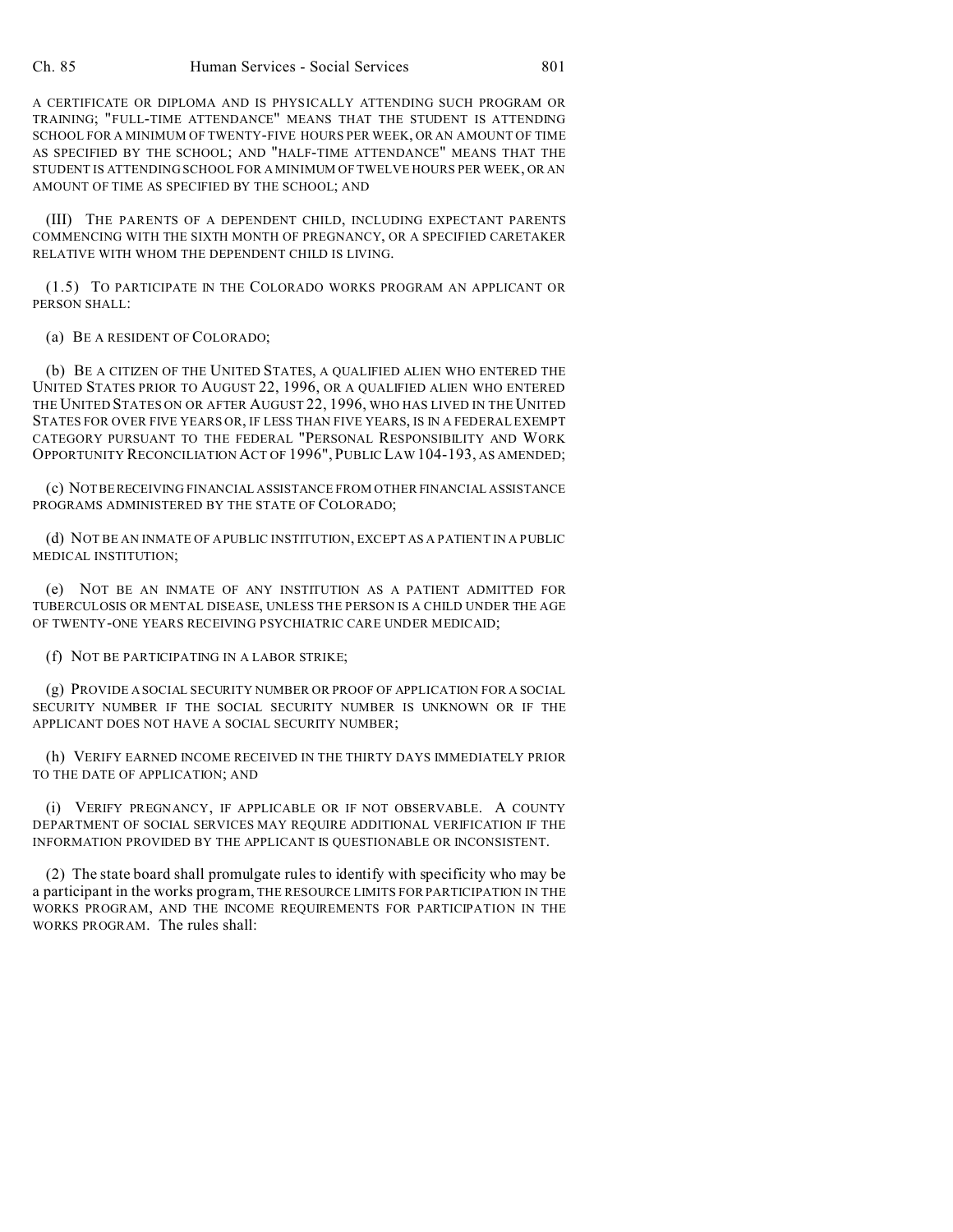(b) Exempt a maximum resource level for an applicant that shall be not less than one thousand dollars per family nor greater than two thousand dollars per family or the resource level for the food stamp program, whichever is greater. THE STATE BOARD SHALL PROMULGATE RULES TO SPECIFY WHICH RESOURCES ARE COUNTABLE RESOURCES AND WHICH RESOURCES ARE EXCLUDED AS EXEMPT RESOURCES FOR PURPOSES OF DETERMINING THE MAXIMUM RESOURCE LEVEL FOR AN APPLICANT.

(4) The state board shall promulgate rules to simplify the requirements that were in effect for the AFDC program on July 16, 1996, relating to determination and verification of eligibility criteria. Nothing in this subsection (4) shall authorize the state board to amend or delete eligibility criteria for participation in the works program that the board is not otherwise authorized to amend or delete.

**SECTION 3.** 26-2-706 (1), Colorado Revised Statutes, is amended BY THE ADDITION OF A NEW PARAGRAPH to read:

**26-2-706. Target populations.** (1) (a.5) IN ADDITION TO THE ELIGIBILITY REQUIREMENTS SET FORTH IN PARAGRAPH (a) OF THIS SUBSECTION (1), IN ORDER TO RECEIVECOLORADO WORKS BENEFITS AND ASSISTANCE, THE ASSISTANCE UNIT SHALL INCLUDE A DEPENDENT CHILD WHO LIVES IN THE HOME OF A PARENT OR A SPECIFIED CARETAKER RELATIVE. A DEPENDENT CHILD IS CONSIDERED TO BE LIVING IN THE HOME OF A CARETAKER RELATIVE AS LONG AS THE PARENT OR SPECIFIED CARETAKER RELATIVE EXERCISES RESPONSIBILITY FOR THE CARE AND CONTROL OF THE CHILD EVEN THOUGH ONE OR MORE OF THE FOLLOWING OCCURS:

(I) THE CHILD IS UNDER THE JURISDICTION OF THE COURT; OR

(II) LEGAL CUSTODY IS HELD BY AN AGENCY THAT DOES NOT HAVE PHYSICAL POSSESSION OF THE CHILD; OR

(III) THE CHILD IS IN REGULAR ATTENDANCE AT SCHOOL AWAY FROM HOME; OR

(IV) EITHER THE CHILD OR THE CARETAKER RELATIVE IS TEMPORARILY ABSENT FROM THE HOME TO RECEIVE MEDICAL TREATMENT; OR

(V) THE CHILD IS IN A VOLUNTARY FOSTER CARE PLACEMENT FOR A PERIOD NOT EXPECTED TO EXCEED THREE MONTHS.

**SECTION 4.** 26-2-709 (1) (a) and (1) (a.5), Colorado Revised Statutes, are amended, and the said 26-2-709 is further amended BY THE ADDITION OF A NEW SUBSECTION, to read: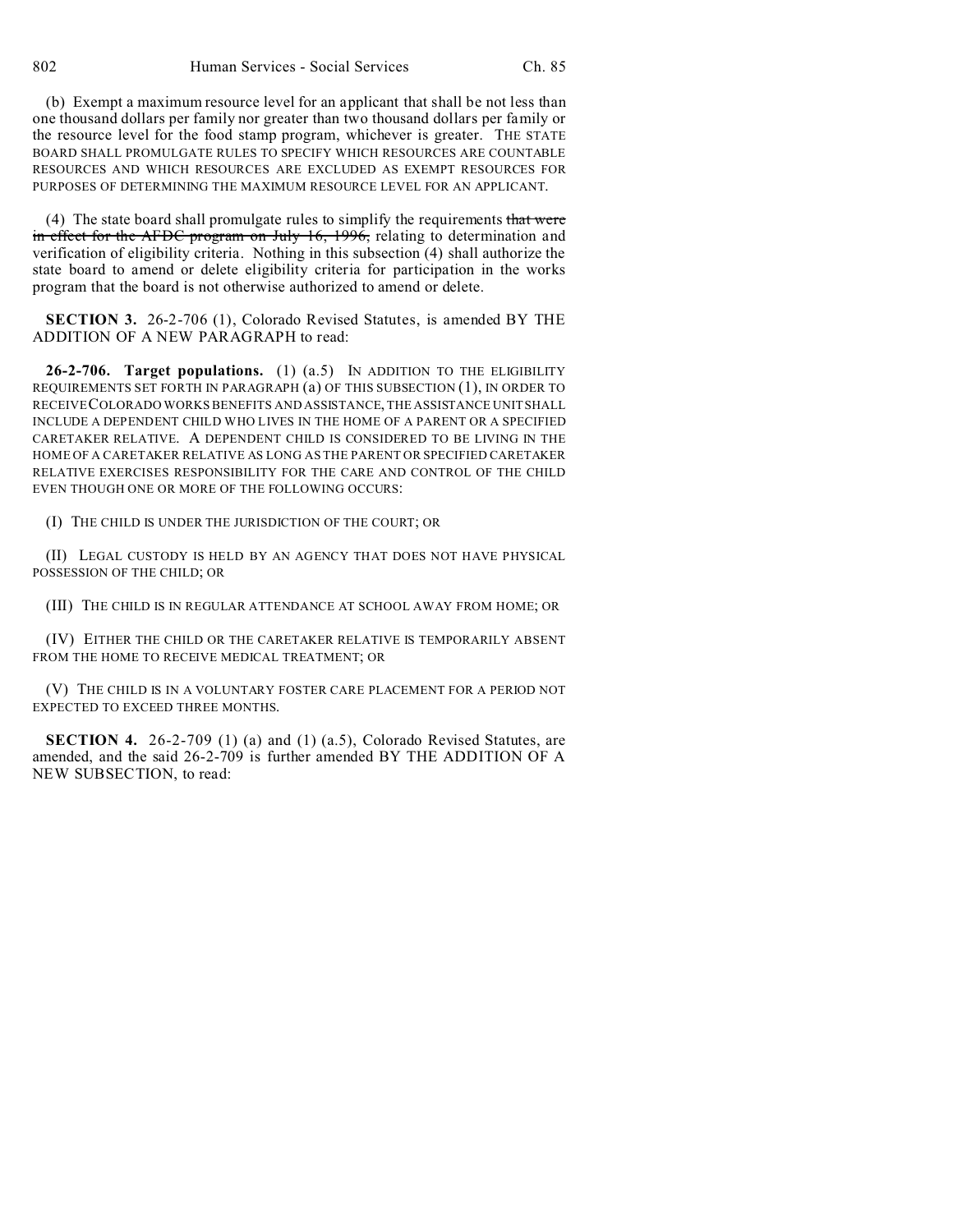**26-2-709. Benefits - cash assistance - programs.** (1) **Basic assistance grant.** (a) (I) THE STATE BOARD SHALL PROMULGATE RULES DEFINING WHAT CONSTITUTES COUNTABLE INCOME AND WHAT CONSTITUTES EXCLUDABLE INCOME FOR THE PURPOSES OF DETERMINING THE AMOUNT OF A PARTICIPANT'S BASIC ASSISTANCE GRANT. Except as provided in this part 7 and subject to available appropriations, a participant shall receive a basic assistance grant in the amount of the AFDC cash grant that such participant would have received under rules governing the AFDC program in Colorado that were in effect on July 16, 1996, except for the child care disregard which shall be paid pursuant to the provisions of part 8 of this article. BASED ON THE FOLLOWING STANDARD OF NEED:

## STANDARD OF NEED

|                                            | <b>Number of Dependent Children</b> |       |       |       |       |       |       |       |        |        |        |                             |
|--------------------------------------------|-------------------------------------|-------|-------|-------|-------|-------|-------|-------|--------|--------|--------|-----------------------------|
| Number of<br><b>Caretaker</b><br>Relatives | $\overline{0}$                      |       | 2     | 3     | 4     | 5.    | 6     |       | 8      | 9      | 10     | Each<br>additional<br>child |
| None                                       | $\sim$ $-$                          | \$117 | \$245 | \$368 | \$490 | \$587 | \$678 | \$755 | \$830  | \$904  | \$977  | \$67                        |
| One                                        | \$253                               | \$331 | \$421 | \$510 | \$605 | \$697 | \$770 | \$844 | \$920  | \$992  | \$1065 | \$67                        |
| Two                                        | \$357                               | \$439 | \$533 | \$628 | \$716 | \$787 | \$861 | \$937 | \$1009 | \$1082 | \$1155 | \$67                        |

Ch. 85 Human Services - Social Services 803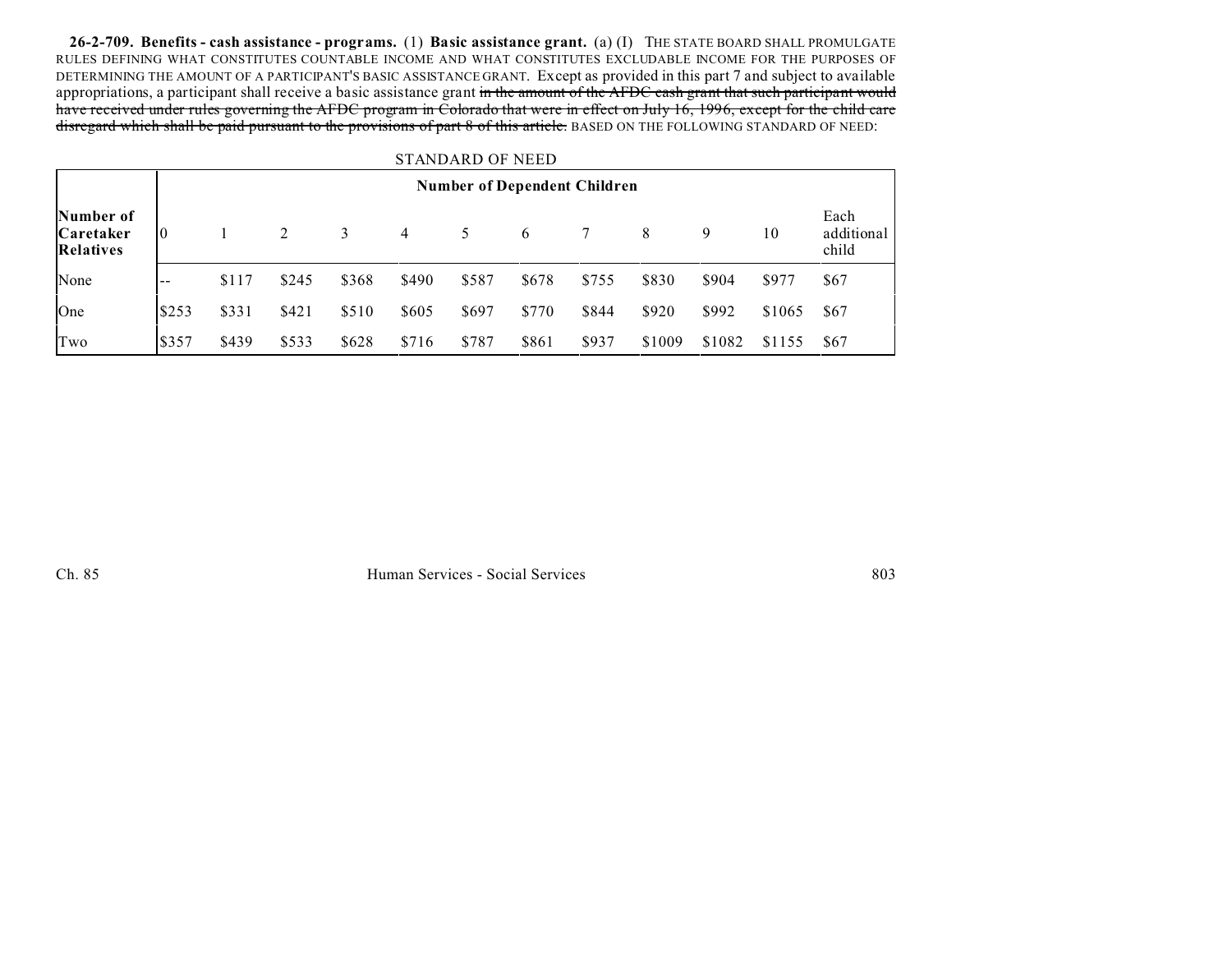(II) IN DETERMINING WHETHER AN APPLICANT IS ELIGIBLE TO RECEIVE A BASIC ASSISTANCE GRANT, THE NEED STANDARD FOR THE HOUSEHOLD SIZE AS SET FORTH IN THE TABLE IN SUBPARAGRAPH (I) OF THIS PARAGRAPH (a) SHALL BE MULTIPLIED BY ONE HUNDRED EIGHTY-FIVE PERCENT. THAT CALCULATION SHALL BE COMPARED TO THE GROSS COUNTABLE INCOME OF THE ASSISTANCE UNIT. IF THE GROSS COUNTABLE INCOME OF THE ASSISTANCE UNIT EXCEEDS ONE HUNDRED EIGHTY-FIVE PERCENT OF THE NEED STANDARD FOR THE HOUSEHOLD SIZE, THE ASSISTANCE UNIT IS NOT ELIGIBLE FOR CASH ASSISTANCE. IF THE GROSS COUNTABLE INCOME OF THE ASSISTANCE UNIT IS EQUAL TO OR LESS THAN ONE HUNDRED EIGHTY-FIVE PERCENT OF THE NEED STANDARD FOR HOUSEHOLD SIZE, AN EARNINGS INCOME DISREGARD OF NINETY DOLLARS SHALL BE DEDUCTED FROM THE EARNED INCOME OF EACH EMPLOYED MEMBER IN THE ASSISTANCE UNIT AND THE REMAINING AMOUNT SHALL BE THE NET COUNTABLE EARNED INCOME OF THE ASSISTANCE UNIT. THE NET COUNTABLE EARNED INCOME OF THE ASSISTANCE UNIT PLUS UNEARNED INCOME RECEIVED BY OR EXPECTED TO BE RECEIVED BY MEMBERS OF THE ASSISTANCE UNIT SHALL BE TOTALED TO DETERMINE THE NET COUNTABLE INCOME OF THE ASSISTANCE UNIT. IF THE NET COUNTABLE INCOME OF THE ASSISTANCE UNIT DOES NOT EQUAL OR EXCEED THE NEED STANDARD FOR THE HOUSEHOLD SIZE, THE ASSISTANCE UNIT IS ELIGIBLE FOR CASH ASSISTANCE. IN SUCH CIRCUMSTANCE, THE AMOUNT OF THE BASIC ASSISTANCE GRANT SHALL BE CALCULATED PURSUANT TO THE PROVISIONS OF SUBPARAGRAPHS (III) AND (IV) OF THIS PARAGRAPH (a).

(III) AN EARNINGS INCOME DISREGARD SHALL BE APPLIED TO THE GROSS COUNTABLE EARNED INCOME OF PARTICIPANTS WHO ARE EMPLOYED. TO DETERMINE THE NET COUNTABLE EARNED INCOME, the earnings income disregard for Colorado works shall be two-thirds of the participant's gross COUNTABLE EARNED income and shall be applied for twelve cumulative months. The gross income test shall not apply to a participant of Colorado works during those months. After the receipt of twelve cumulative months of disregard, the EARNINGS income disregard for Colorado works shall consist of the earnings disregard INCOME DISREGARDS AS ESTABLISHED IN RULES ADOPTED BY THE STATE BOARD WHICH SHALL BE BASED UPON THE AMOUNT a participant would have received under rules governing the FORMER AFDC program in Colorado that were in effect on July 16, 1996, except for the child care disregard which shall be paid pursuant to the provisions of part 8 of this article.

(IV) THE AUTHORIZED GRANT AMOUNT SHALL BE THE NET COUNTABLE EARNED INCOME AS DETERMINED UNDER SUBPARAGRAPH (III) OF THIS PARAGRAPH (a) PLUS COUNTABLE UNEARNED INCOME DEDUCTED FROM THE NEED STANDARD FOR THE HOUSEHOLD SIZE AND RATABLY REDUCED BY A FACTOR OF .8475.

(V) No increase in the amount of the basic assistance grant approved by the state board shall take effect unless the funding for such increase is included and identified specifically in the annual general appropriations act or a supplemental appropriations act.

(II) (VI) Any county that operates a manual or electronic system for increasing earned income disregards that was in place as of December 31, 2000, may continue with that calculation or shall follow the requirements  $of subparagnah (H)$  of this paragraph (a).

(a.5) Subject to available appropriations, a county department may provide to a grandchild who was in foster care, as defined in section 19-1-103 (51.3), C.R.S., and